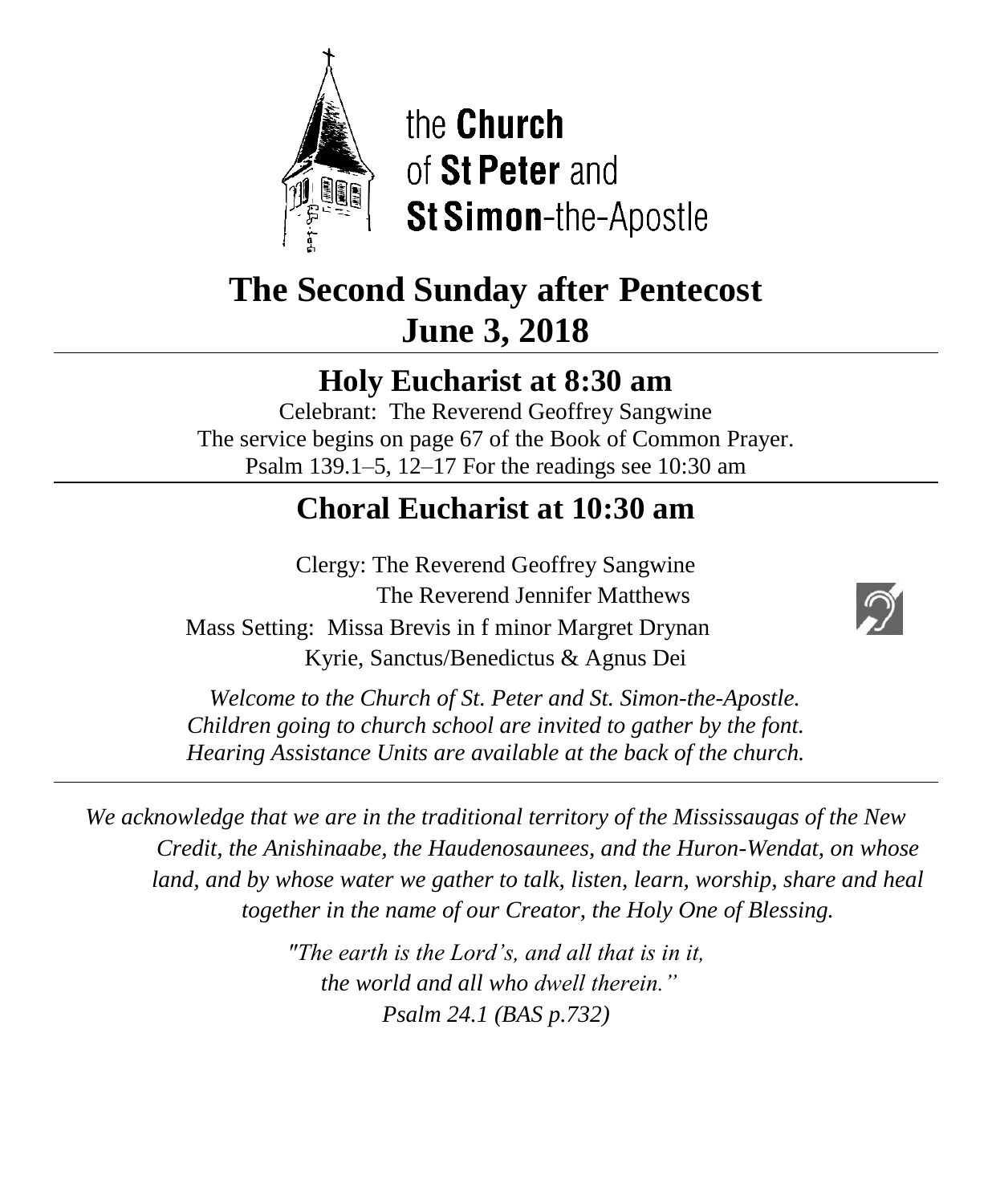# **Gathering of the Community**

**Hymn 7** *New Every Morning Is The Love* **MELCOMBE** 

*Celebrant* The grace of our Lord Jesus Christ, and the love of God, and the fellowship of the Holy Spirit, be with you all.

*All* **And with thy spirit.**

*Celebrant* Almighty God,

- *All* **unto whom all hearts be open, all desires known, and from whom no secrets are hid: cleanse the thoughts of our hearts by the inspiration of thy Holy Spirit, that we may perfectly love thee, and worthily magnify thy holy name; through Christ our Lord. Amen.**
- *Celebrant* Our Lord Jesus Christ said: hear, O Israel, the Lord our God is one Lord; and thou shalt love the Lord thy God with all thy heart, and with all thy soul, and with all thy mind, and with all thy strength. This is the first and great commandment. And the second is like unto it: thou shalt love thy neighbour as thyself. On these two commandments hang all the law and the prophets.
- All **Lord have mercy upon us, and write both these thy laws** CP 677 **in our hearts, we beseech thee.**
- *Choir* Kyrie eleison, Christe eleison, Kyrie eleison *Lord have mercy upon us, Christ have mercy upon us, Lord have mercy upon us*

**Gloria** (*Common Praise* 679) MERBECKE

*Celebrant* Glory be to God on high,

*All* **and in earth peace, good will towards men. We praise thee, we bless thee, we worship thee, we glorify thee, we give thanks to thee for thy great glory, O Lord God, heavenly king, God the Father almighty. O Lord, the only-begotten Son, Jesus Christ; O Lord God, Lamb of God, Son of the Father, that takest away the sin of the world, have mercy upon us. Thou that takest away the sin of the world, receive our prayer. Thou that sittest at the right hand of God the Father, have mercy upon us. For thou only art holy; thou only art the Lord; thou only, O Christ, with the Holy Ghost, art most high in the glory of God the Father. Amen.**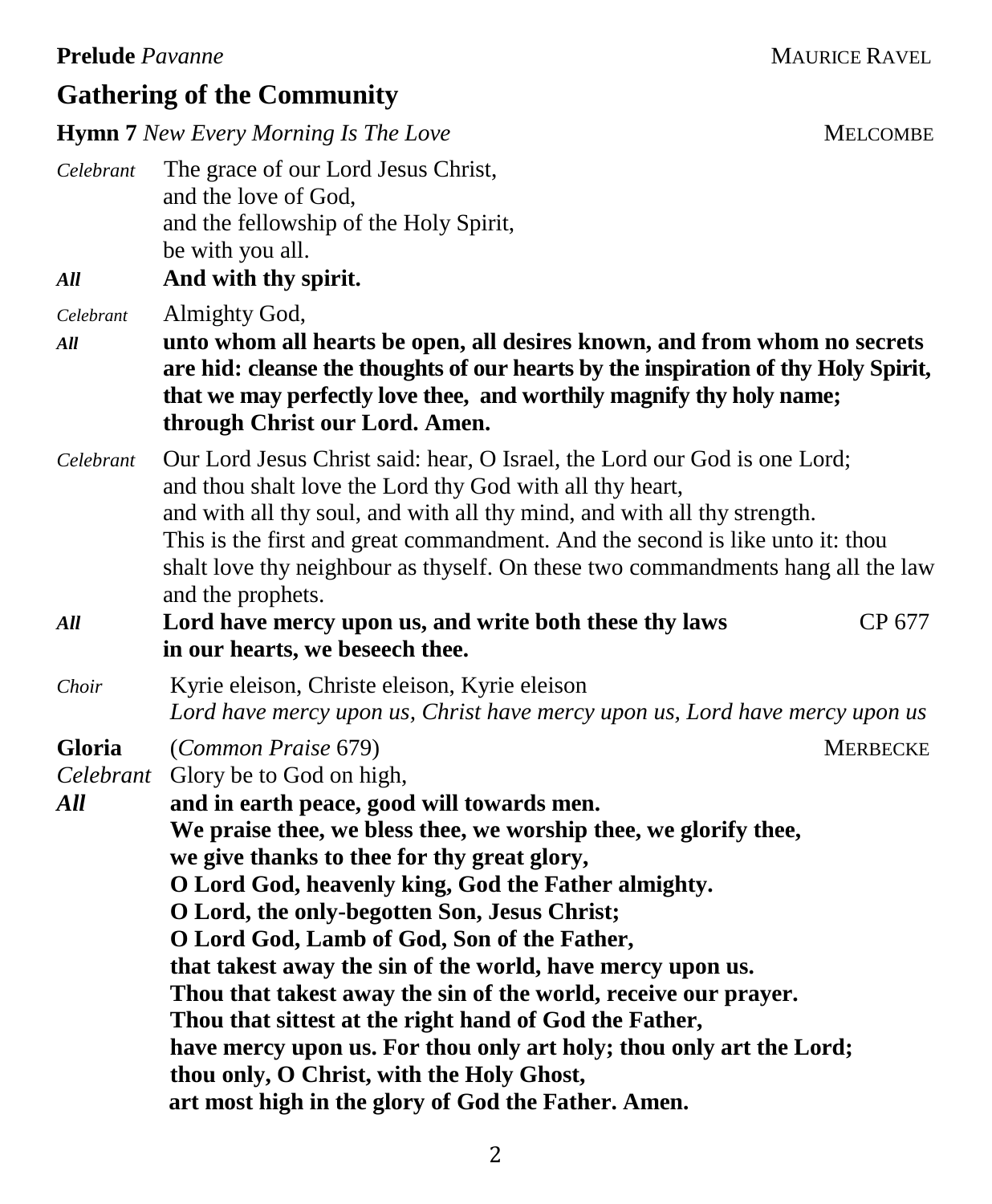### **Collect of the Day**

*Celebrant* Lord God of the nations, you have revealed your will to all people and promised us your saving help. May we hear and do what you command, that the darkness may be overcome by the power of your light; through your Son Jesus Christ our Lord, who lives and reigns with you and the Holy Spirit, now and for ever. **Amen.**

# **Proclamation of the Word**

#### **Old Testament Lesson** *1 Samuel 3.1–20**Read by Robert Sloan*

*Reader* The Old Testament Lesson is written in the 3<sup>rd</sup> chapter of the 1<sup>st</sup> book of Samuel, beginning at the  $1<sup>st</sup>$  verse.

Now the boy Samuel was ministering to the Lord under Eli. The word of the Lord was rare in those days; visions were not widespread. At that time Eli, whose eyesight had begun to grow dim so that he could not see, was lying down in his room; the lamp of God had not yet gone out, and Samuel was lying down in the temple of the Lord, where the ark of God was. Then the Lord called, 'Samuel! Samuel!' and he said, 'Here I am!' and ran to Eli, and said, 'Here I am, for you called me.' But he said, 'I did not call; lie down again.' So he went and lay down. The Lord called again, 'Samuel!' Samuel got up and went to Eli, and said, 'Here I am, for you called me.' But he said, 'I did not call, my son; lie down again.' Now Samuel did not yet know the Lord, and the word of the Lord had not yet been revealed to him. The Lord called Samuel again, a third time. And he got up and went to Eli, and said, 'Here I am, for you called me.' Then Eli perceived that the Lord was calling the boy. Therefore Eli said to Samuel, 'Go, lie down; and if he calls you, you shall say, "Speak, Lord, for your servant is listening." ' So Samuel went and lay down in his place. Now the Lord came and stood there, calling as before, 'Samuel! Samuel!' And Samuel said, 'Speak, for your servant is listening.' Then the Lord said to Samuel, 'See, I am about to do something in Israel that will make both ears of anyone who hears of it tingle. On that day I will fulfil against Eli all that I have spoken concerning his house, from beginning to end. For I have told him that I am about to punish his house for ever, for the iniquity that he knew, because his sons were blaspheming God, and he did not restrain them. Therefore I swear to the house of Eli that the iniquity of Eli's house shall not be expiated by sacrifice or offering for ever.' Samuel lay there until morning; then he opened the doors of the house of the Lord. Samuel was afraid to tell the vision to Eli. But Eli called Samuel and said, 'Samuel, my son.' He said, 'Here I am.' Eli said, 'What was it that he told you? Do not hide it from me. May God do so to you and more also, if you hide anything from me of all that he told you.' So Samuel told him everything and hid nothing from him. Then he said, 'It is the Lord; let him do what seems good to him.' As Samuel grew up, the Lord was with him and let none of his words fall to the ground. And all Israel from Dan to Beer-sheba knew that Samuel was a trustworthy prophet of the Lord.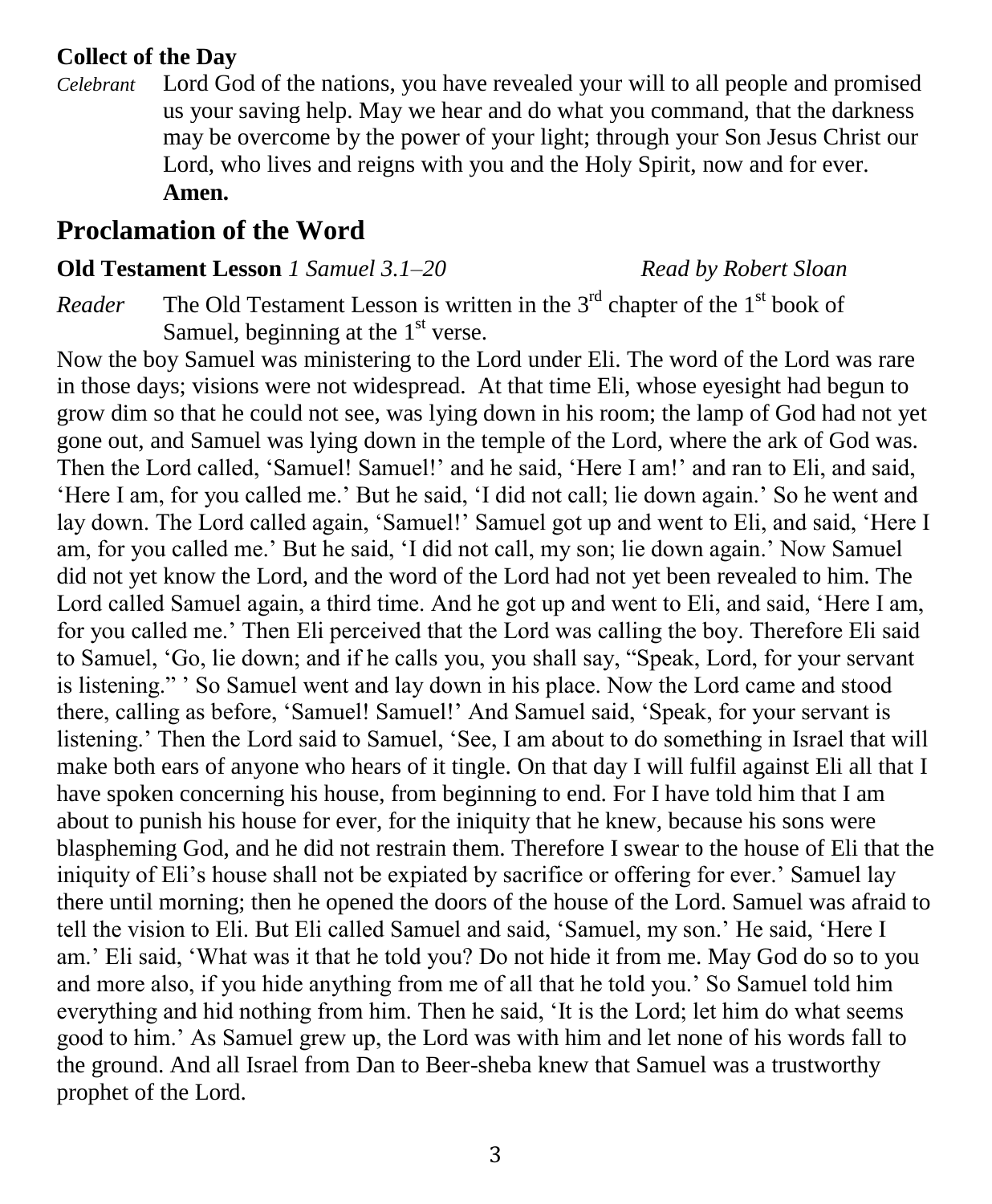*Reader* The word of the Lord. *All* **Thanks be to God.**

**Psalm 139.1-5, 12-17** *Sung by all. Please remain seated.*

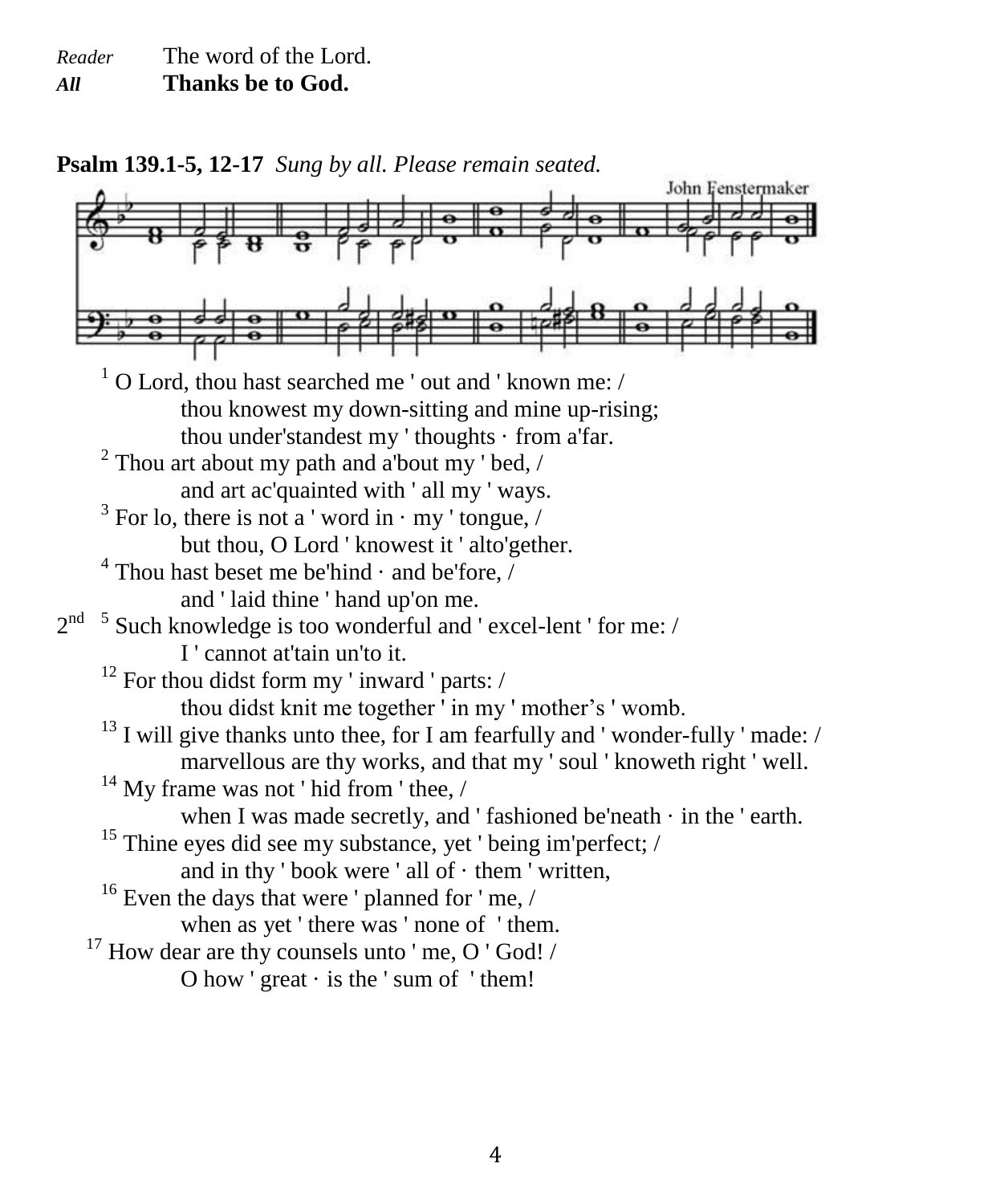# **Epistle** 2 Corinthians 4.5–12 Read by Peggy Needham

*Reader* The Epistle is written in the  $4<sup>th</sup>$  chapter of the  $2<sup>nd</sup>$  letter to the Corinthians, beginning at the  $5<sup>th</sup>$  verse.

For we do not proclaim ourselves; we proclaim Jesus Christ as Lord and ourselves as your slaves for Jesus' sake. For it is the God who said, 'Let light shine out of darkness', who has shone in our hearts to give the light of the knowledge of the glory of God in the face of Jesus Christ. But we have this treasure in clay jars, so that it may be made clear that this extraordinary power belongs to God and does not come from us. We are afflicted in every way, but not crushed; perplexed, but not driven to despair; persecuted, but not forsaken; struck down, but not destroyed; always carrying in the body the death of Jesus, so that the life of Jesus may also be made visible in our bodies. For while we live, we are always being given up to death for Jesus' sake, so that the life of Jesus may be made visible in our mortal flesh. So death is at work in us, but life in you.

*Reader* The word of the Lord. *All* **Thanks be to God. Acclamation** ROBIN DAVIS

*John 17.17*



*Cantor* Your word, O Lord, is truth; sanctify us in the truth.

*Gospeller* The Lord be with you.

*All* **And with thy spirit.**

Gospeller The Holy Gospel is written in the 2<sup>nd</sup> chapter of the Gospel according to St. Mark, beginning at the  $23<sup>rd</sup>$  verse.

## *All* **Glory be to thee, O Lord.**

One Sabbath he was going through the cornfields; and as they made their way his disciples began to pluck heads of grain. The Pharisees said to him, 'Look, why are they doing what is not lawful on the Sabbath?' And he said to them, 'Have you never read what David did when he and his companions were hungry and in need of food? He entered the house of God, when Abiathar was high priest, and ate the bread of the Presence, which it is not lawful for any but the priests to eat, and he gave some to his companions.' Then he said to them, 'The Sabbath was made for humankind, and not humankind for the Sabbath; so the Son of Man is lord even of the Sabbath.'Again he entered the synagogue, and a man was there who had a withered hand. They watched him to see whether he would cure him on the Sabbath, so that they might accuse him. And he said to the man who had the withered hand, 'Come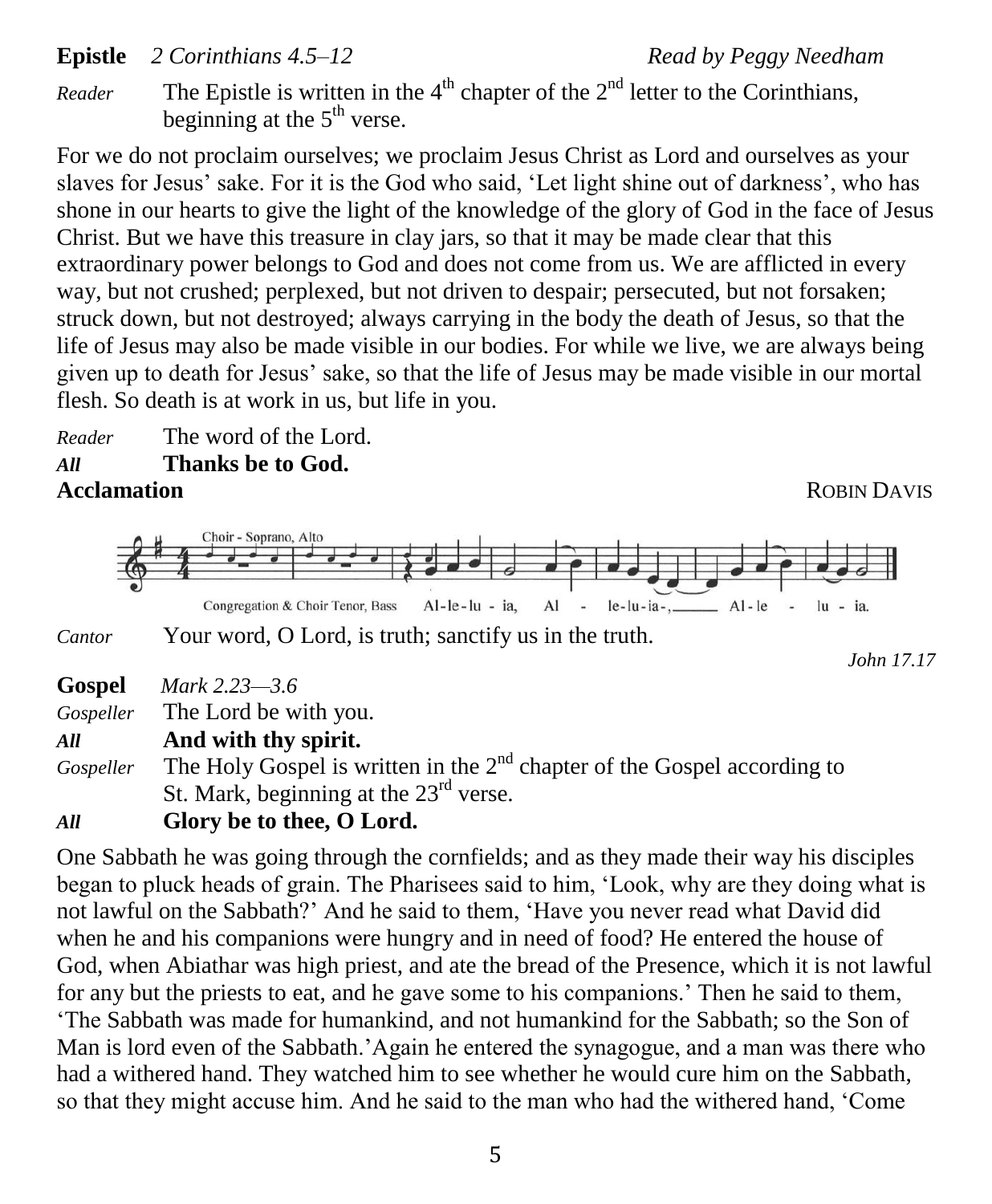forward.' Then he said to them, 'Is it lawful to do good or to do harm on the Sabbath, to save life or to kill?' But they were silent. He looked around at them with anger; he was grieved at their hardness of heart and said to the man, 'Stretch out your hand.' He stretched it out, and his hand was restored. The Pharisees went out and immediately conspired with the Herodians against him, how to destroy him.

*Gospeller* The Gospel of Christ. *All* **Praise be to thee, O Christ.**

**Homily**

## **Nicene Creed**

*Celebrant* I believe in one God,

*All* **the Father almighty, maker of heaven and earth, and of all things visible and invisible; and in one Lord Jesus Christ, the only-begotten Son of God, begotten of the Father before all worlds, God, of God; Light, of Light; very God, of very God; begotten, not made; being of one substance with the Father; through whom all things were made: who for us and for our salvation came down from heaven, and was incarnate by the Holy Ghost of the Virgin Mary, and was made man, and was crucified also for us under Pontius Pilate. He suffered and was buried, and the third day he rose again, according to the scriptures, and ascended into heaven, and sitteth on the right hand of the Father. And he shall come again with glory to judge both the quick and the dead: whose kingdom shall have no end. And I believe in the Holy Ghost, the Lord, the giver of life, who proceedeth from the Father and the Son, who with the Father and the Son together is worshipped and glorified, who spake by the prophets. And I believe one, holy, catholic, and apostolic Church. I acknowledge one baptism for the remission of sins. And I look for the resurrection of the dead, and the life of the world to come. Amen.**

**Prayers of the People** *Please kneel or stand, as able. Led by Spencer Higgins*

*Response* Lord, in your mercy… **Hear our prayer**

### **Confession and Absolution**

*Celebrant* Hear what comfortable words our Saviour Christ saith unto all that truly turn to him: Come unto me all that labour and are heavy laden, and I will refresh you.

 *Matthew 11.28*

God so loved the world, that he gave his only-begotten Son, to the end that all that believe in him should not perish, but have eternal life. *John 3.16*

Hear also what Saint Paul saith: This is a true saying, and worthy of all to be received, that Christ Jesus came into the world to save sinners.

*1 Timothy 1.15*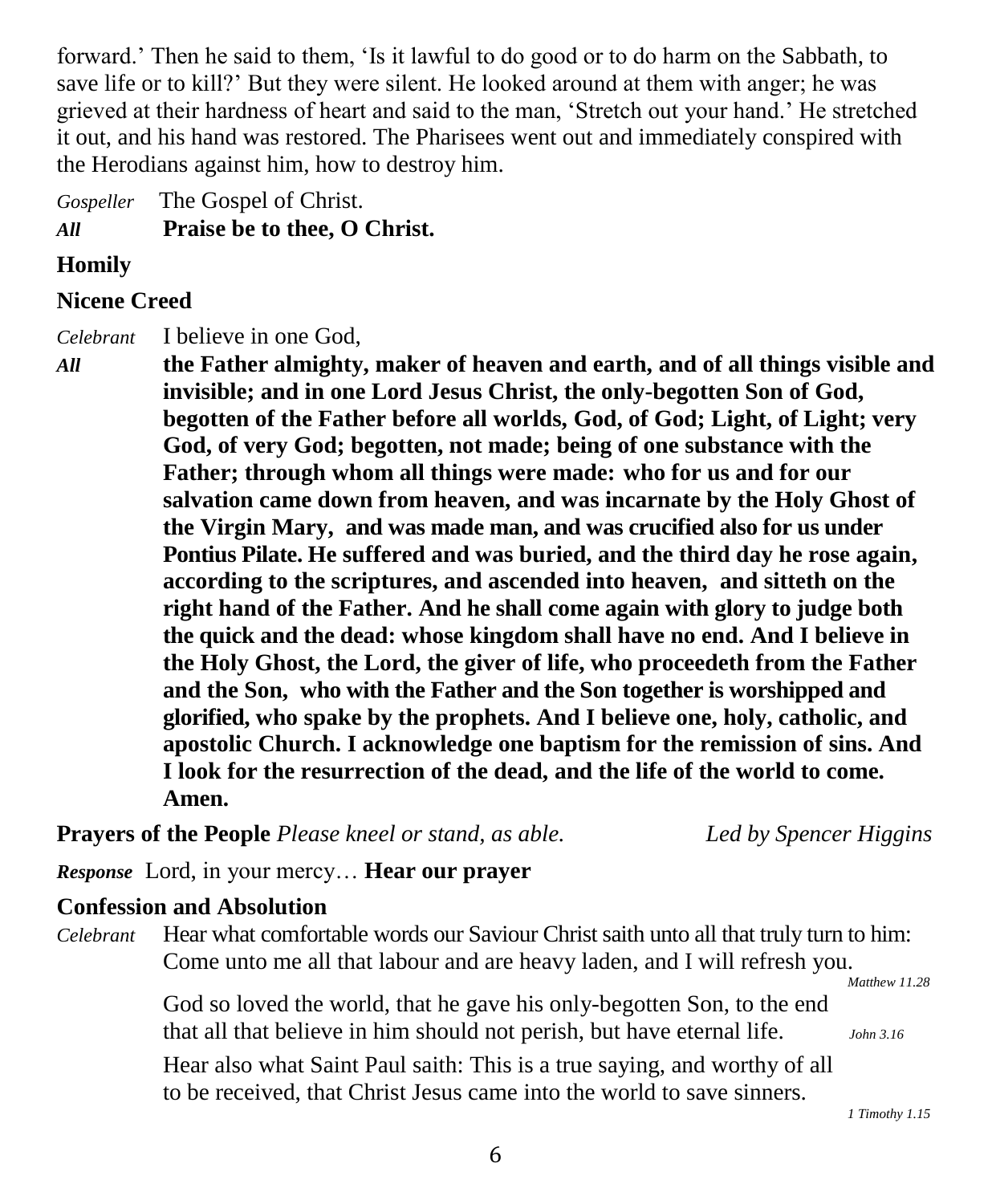Hear also what Saint John saith: If anyone sin, we have an Advocate with the Father, Jesus Christ the righteous; and he is the propitiation for our sins: and not for ours only, but also for the sins of the whole world. *1 John 2.1,2*

*The Celebrant invites the prayer of confession. Silence is kept. Please kneel, as able.*

*Celebrant* Almighty God,

*All* **Father of our Lord Jesus Christ, maker of all things and judge of all people: we acknowledge and confess our manifold sins and wickedness, which we from time to time most grievously have committed, by thought, word and deed, against thy divine majesty. We do earnestly repent, and are heartily sorry for these our misdoings. Have mercy upon us, most merciful Father; for thy Son our Lord Jesus Christ's sake, forgive us all that is past; and grant that we may ever hereafter serve and please thee in newness of life, to the honour and glory of thy name; through Jesus Christ our Lord. Amen.**

*The Absolution is pronounced.*

### **The Peace**

*Celebrant* The peace of the Lord be always with you.

*All* **And with thy spirit.**

*We invite you to share a sign of peace with those near you – a handshake, slight bow or other form of greeting. Please respect the wishes of those who prefer not to shake hands.*

# **Celebration of the Eucharist**

**Hymn 505** *Be Thou My Vision* **SLANE** *SLANE* 

### **Prayer over the Gifts**

*Celebrant* Eternal God, receive all we offer you this day. Give us the wisdom of obedience and help us to do your holy and life-giving will; through Jesus Christ our Lord. **Amen.**

# **Great Thanksgiving CP 682**

- *Celebrant* The Lord be with you.
- *All* **And with thy spirit.**
- *Celebrant* Lift up your hearts.
- *All* **We lift them up unto the Lord.**
- *Celebrant* Let us give thanks unto our Lord God.
- *All* **It is meet and right so to do.**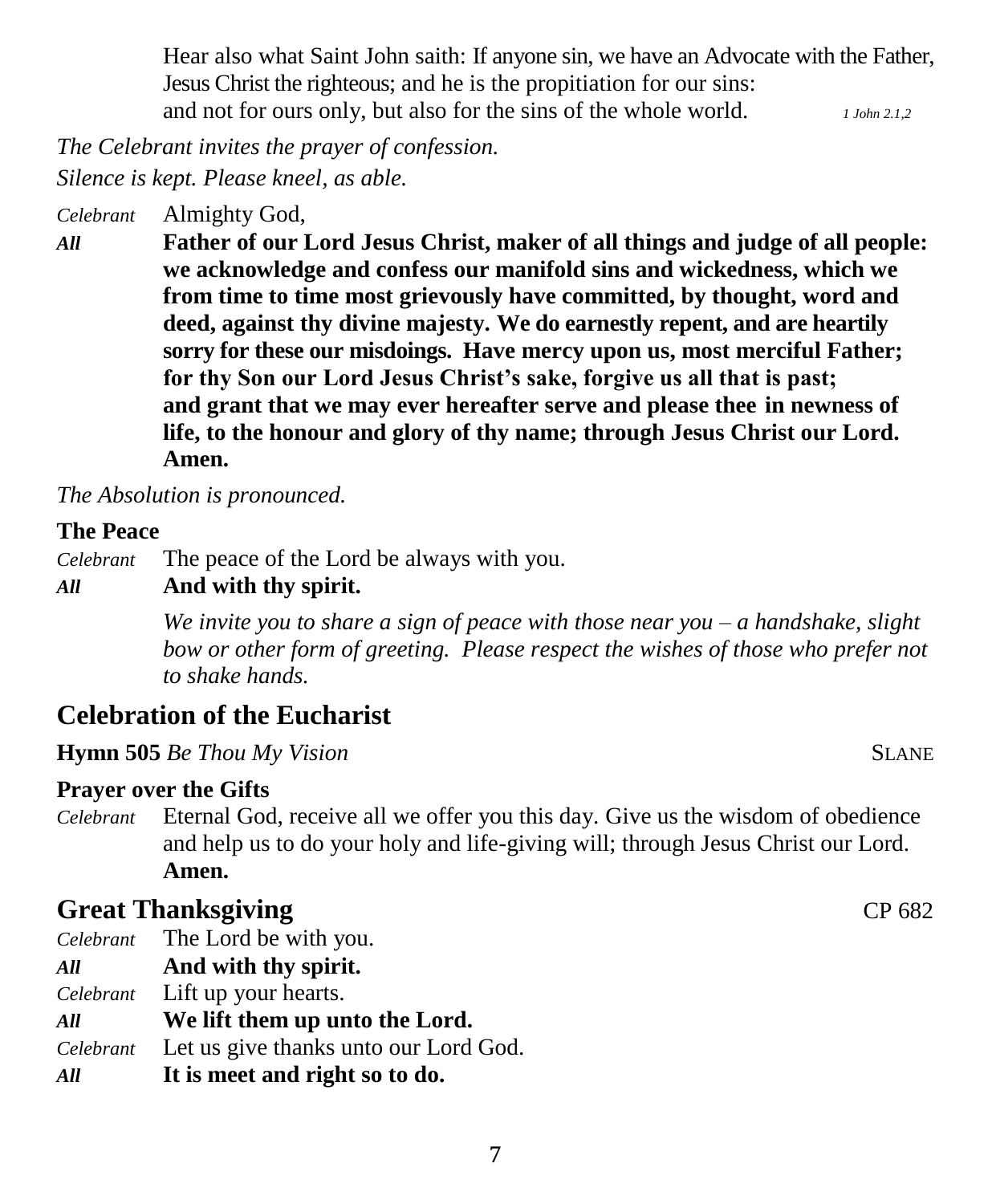*Celebrant* It is very meet, right, and our bounden duty, that we should at all times, and in all places, give thanks unto thee, O Lord, holy Father, almighty, everlasting God, creator and preserver of all things.

*The Celebrant continues with the preface.* 

- *Celebrant* Therefore with angels and archangels, and with all the company of heaven, we laud and magnify thy glorious name; evermore praising thee and saying:
- *Choir* Holy, holy, holy, Lord God of Hosts, heaven and earth are full of thy glory. Glory be to thee, O Lord most high. Blessed is he that cometh in the name of the Lord: Hosanna in the highest.
- *Celebrant* Blessing and glory and thanksgiving be unto thee, almighty God, our heavenly Father, who of thy tender mercy didst give thine only Son Jesus Christ to take our nature upon him, and to suffer death upon the cross for our redemption; who made there, by his one oblation of himself once offered, a full, perfect, and sufficient sacrifice, oblation, and satisfaction, for the sins of the whole world; and did institute, and in his holy Gospel command us to continue, a perpetual memorial of that his precious death, until his coming again. Hear us, O merciful Father, we most humbly beseech thee; and grant that we receiving these thy creatures of bread and wine, according to thy Son our Saviour Jesus Christ's holy institution, in remembrance of his death and passion, may be partakers of his most blessed body and blood; who, in the same night that he was betrayed, took bread; and, when he had given thanks, he brake it; and gave it to his disciples, saying, "Take, eat; this is my body which is given for you: Do this in remembrance of me. "Likewise after supper he took the cup; and when he had given thanks, he gave it to them, saying, "Drink ye all, of this; for this is my blood of the new covenant, which is shed for you and for many for the remission of sins: Do this, as oft as ye shall drink it, in remembrance of me." Wherefore, O Father, Lord of heaven and earth, we thy humble servants, with all thy holy Church, remembering the precious death of thy beloved Son, his mighty resurrection, and glorious ascension, and looking for his coming again in glory, do make before thee, in this sacrament of the holy bread of eternal life and the cup of everlasting salvation, the memorial which he hath commanded:

### *All* **We praise thee, we bless thee, we thank thee, and we pray to thee, Lord our God.**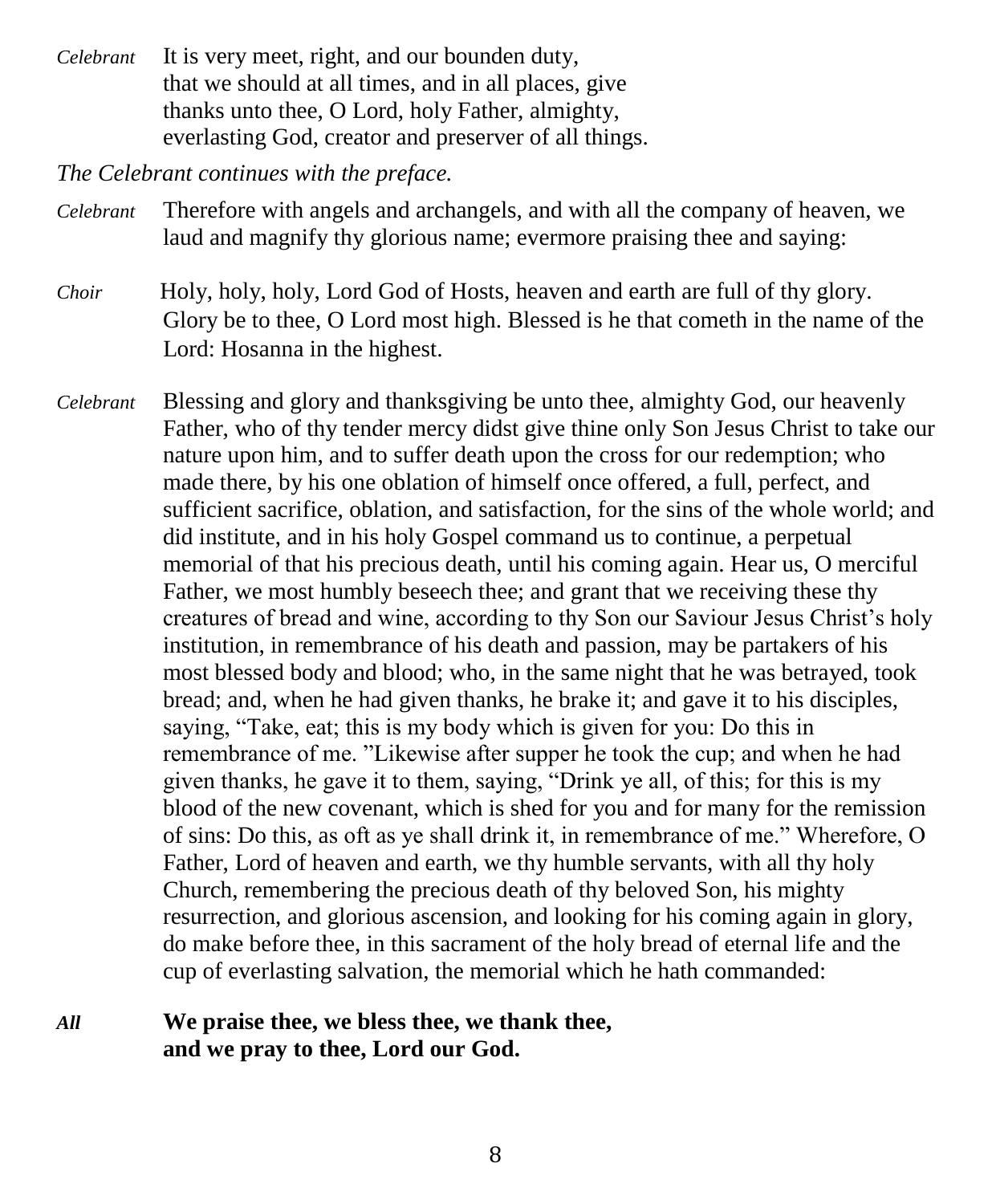*Celebrant* And we entirely desire thy fatherly goodness mercifully to accept this our sacrifice of praise and thanksgiving, most humbly beseeching thee to grant, that by the merits and death of thy Son Jesus Christ, and through faith in his blood, we and all thy whole Church may obtain remission of our sins, and all other benefits of his passion; And we pray that by the power of thy Holy Spirit, all we who are partakers of this holy communion may be fulfilled with thy grace and heavenly benediction; through Jesus Christ our Lord, by whom and with whom, in the unity of the Holy Spirit, all honour and glory be unto thee, O Father Almighty, world without end. **Amen.**

# **Lord's Prayer** CP 684

# **Breaking of the Bread**

*Celebrant* Christ our Passover has been sacrificed for us; *All* **therefore let us keep the feast.** *Celebrant* We do not presume, *All* **to come to this thy table, O merciful Lord, trusting in our own righteousness, but in thy manifold and great mercies. We are not worthy so much as to gather up the crumbs under thy Table. But thou art the same Lord, whose property is always to have mercy: Grant us therefore, gracious Lord, so to eat the flesh of thy dear Son Jesus Christ, and to drink his blood, that our sinful bodies may be made clean by his body, and our souls washed through his most precious blood, and that we may evermore dwell in him, and he in us. Amen.**

# **Agnus Dei**

*Choir O Lamb of God, that takest away the sin of the world, have mercy upon us. O Lamb of God, that takest away the sin of the world, have mercy upon us. O Lamb of God, that takest away the sin of the world, grant us thy peace.*

# **Holy Communion**

*All baptized Christians are welcome to receive Communion. Please do not dip the consecrated bread into the wine - Drinking from the chalice is considered safe from the point of view of public health. You are also welcome to receive only the bread, if you prefer. Indicate this by holding your arms crossed over your chest as the chalice passes; this is also a way to receive a blessing rather than communion. Gluten-free communion wafers are available – please let the administering priest know.*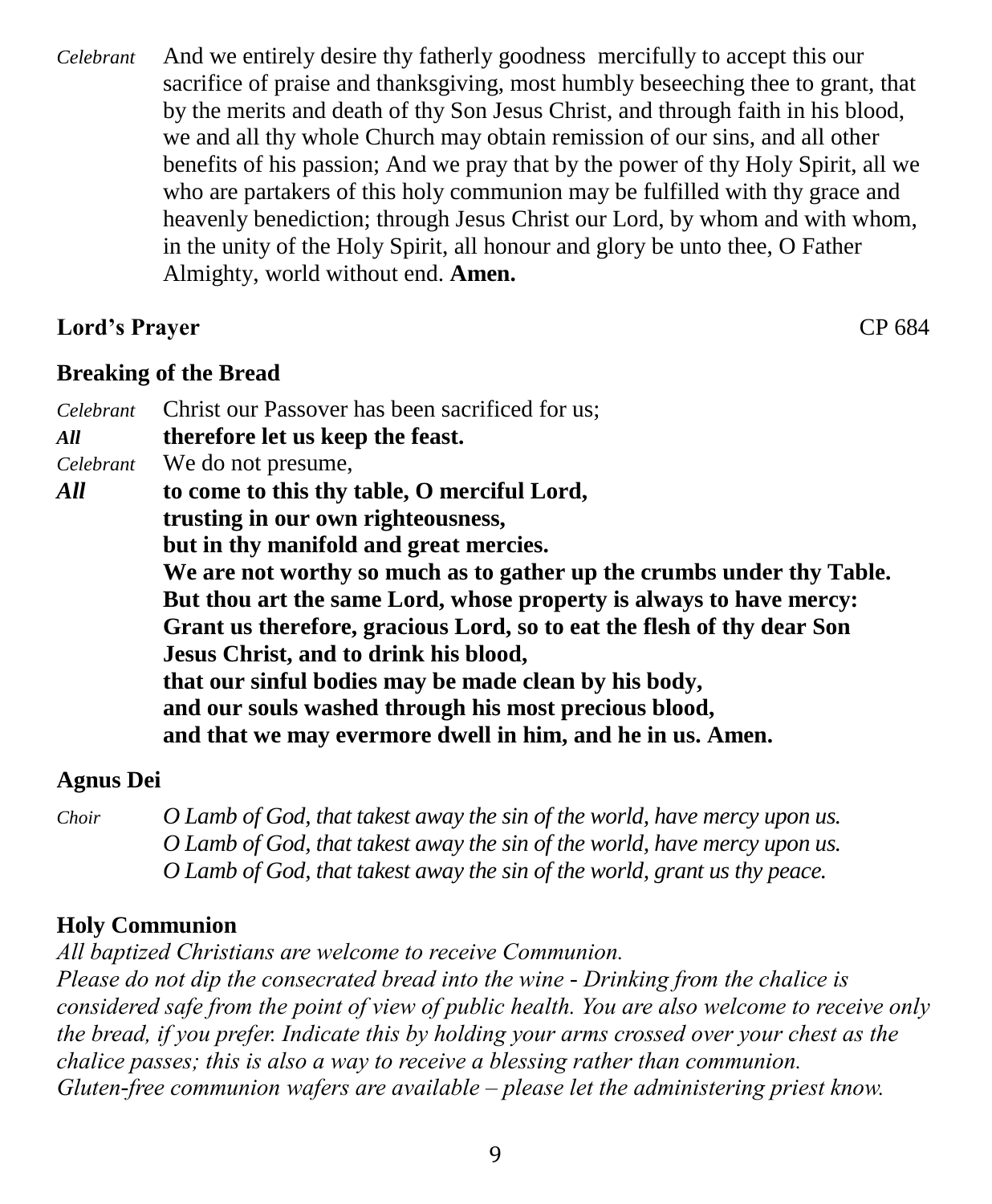**Hymn 87** *Strengthen for Service, Lord* ACH GOTT UNR HERR **Motet** *Lord Jesus, so Real* **TOM BELL** 

ROSS PEARSON - FLUTE

*Lord Jesus, so real, Lord Jesus Lord Jesus, so near, Lord Jesus Lord Jesus, so dear, Lord Jesus*

> *To all whom I love, To all whom I meet, To all for whom I pray,*

*Be real, be near, be dear, for ever.*

#### **Prayer after Communion** *Please stand.*

*Celebrant* Eternal God, you have fed us at the table of your grace. Deliver us from all spiritual pride, and give us a quiet confidence in your mercy. We ask this in the name of Jesus Christ our Lord. **Amen.**

#### **Doxology**

*Celebrant* Glory to God,

*All* **whose power, working in us, can do infinitely more than we can ask or imagine. Glory to God from generation to generation, in the Church and in Christ Jesus, for ever and ever. Amen.**

### **Blessing**

**Announcements** *Please be seated.*

**Hymn 565** *Guide Me, O Thou Great Jehovah* CWM RHONDDA

#### **Dismissal**

*Celebrant* Go in peace to love and serve the Lord. *All* **Thanks be to God.** 

**Postlude** *Toccata* **EUGENE GIGOUT**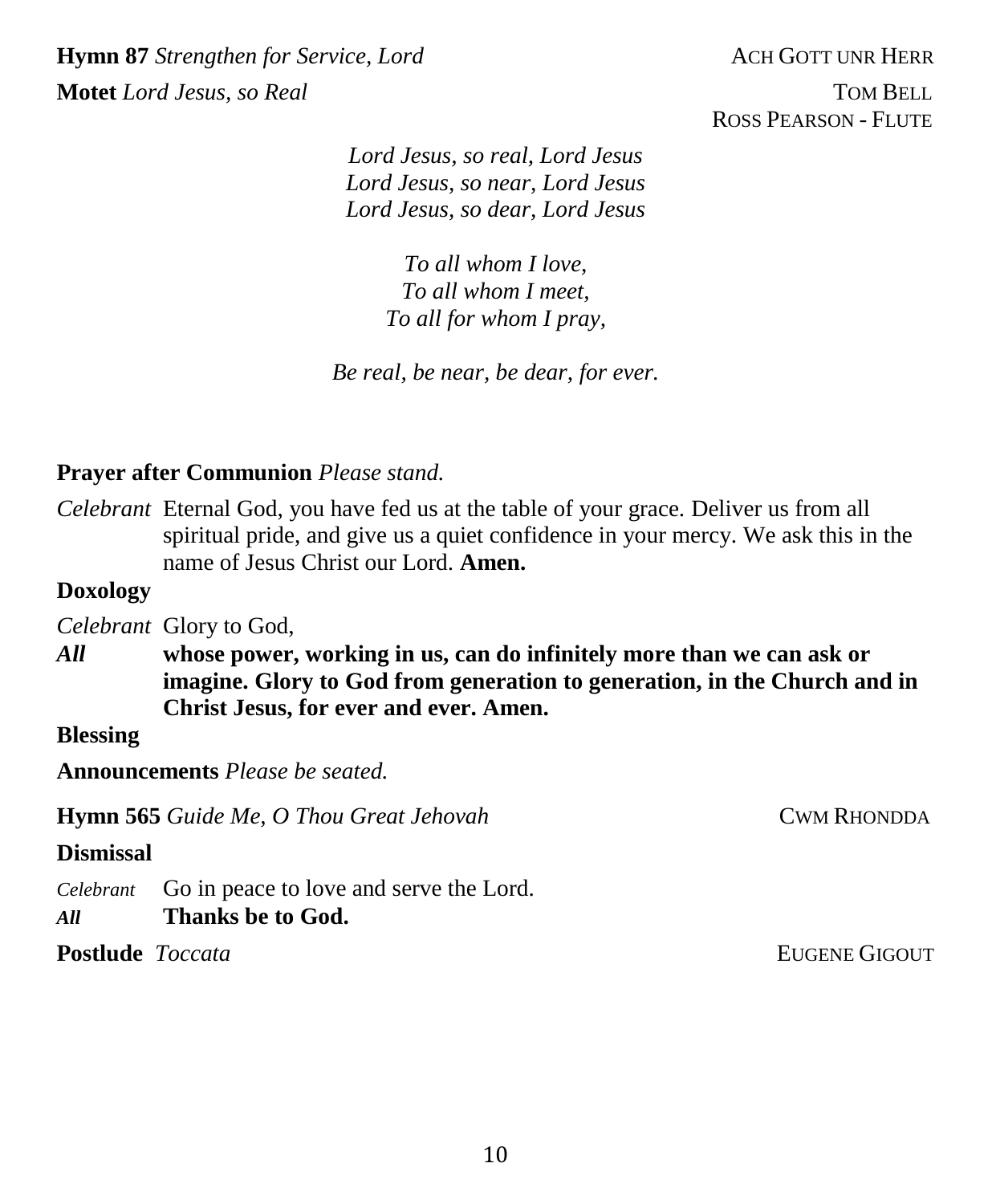**Today**, after church starting at 12:30 a film called **Children of the Drum** will be shown in the parish hall. Suzette Mafuna, one of our parishioners, will introduce the film which is narrated by her sister Josephine Nxumalo-Norward about their father, Henry Nxumalo who was a journalist assassinated during the Apartheid regime and about other journalists working for the journal **Drum**, like Can Themba as well as photographers like Peter Magubane and Jurgen Schadeberg. It includes personal insights by other journalists who worked with the early pioneers and continued after them, like Joe Thlole and Juby Mayet, both of whom covered the Soweto uprisings in the 1970s. **Children of Drum** continues with journalists who are currently active in South African media, like Kanthan Pillay, Jovial Rantao, Thandi Gweba-Mthethwa, Andrew Meldrum, and Professor of Journalism Anton Harber. Suzette will introduce the film and answer questions. Please plan to attend and invite friends who might be interested.

**Grief Recovery Support Group June 3 – July 1** Hope does not tell us that soon life will be the same again as it was before the loss. No, hope tells us that pieces are there for us to put together, if only we will give ourselves to the doing of it. -Joan Chittitster, "The Way of the Cross: The Path to New Life" The first several months after a loss tend to be a time of acute pain and personal disorganization. Then, gradually, one becomes more ready to seek the path forward, often in the company of others. Our support group is for that time, the time when the first stages of shock and loss have passed and you are trying to figure out how to integrate the changes that this experience has brought to your life. This 8-week small group series is a support for those coping with loss and grief. Sessions will be Sunday afternoons from 2:30 to 4:00 pm in the Cathedral Centre beginning *Sunday, May 13* and ending *Sunday, July 1.* If you are interested in the group, please contact Parish Nurse Lanadee Lampman at llampman@stjamescathedral.ca or 416-364-7865 ext \*232. All information will be kept confidential.